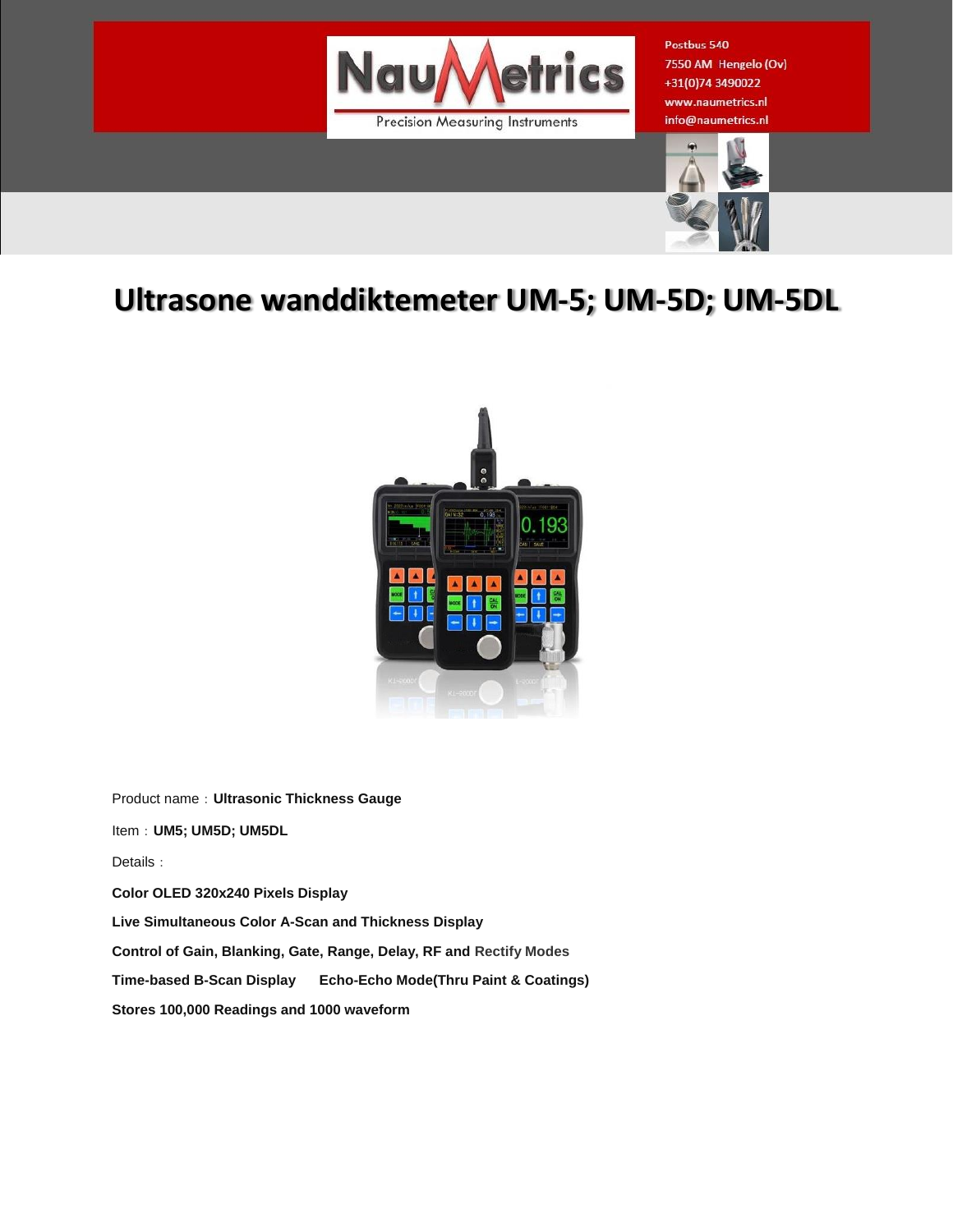

Postbus 540 7550 AM Hengelo (Ov) +31(0)74 3490022 www.naumetrics.nl info@naumetrics.nl



## **UM5 Series Technical Specifications**

| Feature                           | <b>UM-5</b> | <b>UM-5D</b> | UM-5DL | Data Logger Option |
|-----------------------------------|-------------|--------------|--------|--------------------|
| <b>Color Display</b>              |             |              |        |                    |
| <b>Live A-Scan</b>                |             |              |        |                    |
| Time-based B-Scan                 | V           |              |        |                    |
| <b>Control of Gain, Blanking,</b> |             |              |        |                    |
| Gate, Range, Delay, RF and        |             |              |        |                    |
| <b>Rectify Modes</b>              |             |              |        |                    |
| <b>Echo-Echo Mode</b>             |             |              |        |                    |
| (Thru Paint $\&$ Coatings)        |             |              |        |                    |
| Data Logger                       |             |              |        |                    |
| <b>DataView Software</b>          |             |              |        |                    |

| <b>Instrument Specifications</b> |                                                                      |  |  |
|----------------------------------|----------------------------------------------------------------------|--|--|
| <b>Display Type</b>              | 2.4" color OLED, 320 X 240 pixels, contrast 10,000:1                 |  |  |
| <b>Operating Principle</b>       | Pulse echo with dual element transducers                             |  |  |
| <b>Measuring Range</b>           | $0.50$ mm to $508$ mm $(0.02"$ to $20.00"$ ), depending on material, |  |  |
|                                  | probe and surface condition                                          |  |  |
| <b>Measuring Resolution</b>      | Selectable 0.01mm, 0.1mm(selectable 0.001", 0.01")                   |  |  |
| <b>Units</b>                     | <b>Inch or Millimeter</b>                                            |  |  |
| <b>Rectify Modes</b>             | RF+, RF-, HALF+, HALF-, FULL                                         |  |  |
| <b>Display Mode</b>              | Normal, Minimum / Maximum capture, DIFF/RR%, A-Scan,                 |  |  |
|                                  | <b>B-Scan</b>                                                        |  |  |
| <b>V-Path Correction</b>         | Automatic                                                            |  |  |
| <b>Update Rate</b>               | Selectable 4Hz, 8Hz, 16Hz                                            |  |  |
| <b>Material Velocity Range</b>   | 500 to 9999m/s (0.0197 to 0.3937in/us)                               |  |  |
| <b>Languages</b>                 | English                                                              |  |  |
| <b>Alarm Settings</b>            | Minimum and Maximum alarms. Range of 0.25 mm to 508                  |  |  |
|                                  | mm (0.010" to 20.00"). Dynamic waveform color change on              |  |  |
|                                  | alarm                                                                |  |  |
| <b>Power Requirements</b>        | 2 AA size batteries                                                  |  |  |
| <b>Operating Time</b>            | Approximately 40 hours                                               |  |  |
| <b>Instrument Shut-off</b>       | Selectable ALWAYS ON or AUTO OFF after 5, 10, 20                     |  |  |